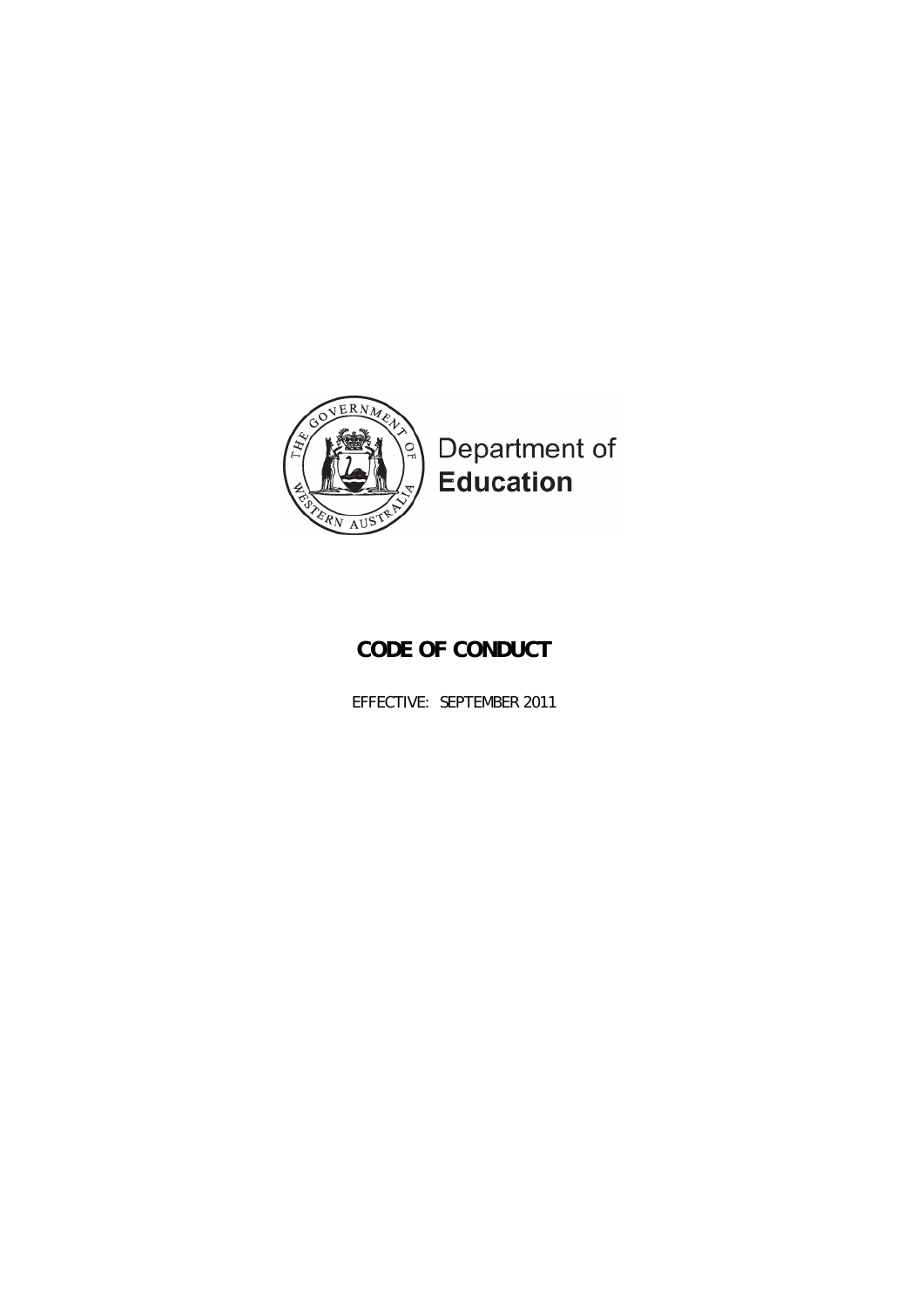### **INTRODUCTION**

#### **Background**

The Department's *Code of Conduct* ("the Code") is part of a framework of documents which include the *Staff Conduct and Discipline* policy and the *How to Comply with the Code of Conduct* handbook.

These documents build on the relevant provisions of the *Public Sector Management Act 1994* and the *Western Australia Public Sector Commission Code of Ethics.* Collectively, these documents provide a broad framework to guide the ethical and accountable behaviour of all staff of the Department.

#### **Aim of this Code**

The Code provides a set of general principles to guide Departmental staff in their conduct as employees. These principles are designed to give guidance to Department employees when making both professional and personal decisions. Decisions of employees made in the context of their private lives might nevertheless impact on their professional standing. These principles are to be read in conjunction with other relevant policy and legal obligations.

For further information about each of the general principles, please see the Department's handbook, *How to Comply with the Code of Conduct*.

#### **Applicability of the Code**

The requirements of the Code apply to employees in the daily performance of their work duties. However, employees need to be aware that inappropriate or improper conduct outside of the work environment or outside of normal working hours may still be regarded as misconduct and may bring their professional suitability into question. Employees have the same rights as all other citizens. However, as they are also public officials, they have a responsibility to conduct themselves in a manner that will not negatively impact upon their ability to perform their work, or undermine public confidence in the Department or the Public Sector.

#### **Enforcement of the** *Code of Conduct*

If a Department employee engages in conduct which may constitute a breach of this Code, the Department employee may be the subject of formal disciplinary action pursuant to the Department's *Staff Conduct and Discipline* policy and may also, in certain circumstances, commit a criminal offence.

#### **OUR VALUES**

The Department promotes ethical practice and appropriate standards of conduct and behaviour, and is committed to work and learning environments where all individuals are treated with respect and dignity. Therefore, the actions of employees are to be guided by the Department's values. These values reflect social responsibilities owed to students, parents, care-givers and other community members, and to each other. These values should be given practical expression in the day-to-day operations of the Department:

#### **Learning:**

We have a positive approach to learning and encourage it in others; we advance student learning based on our belief that all students have the capacity to learn.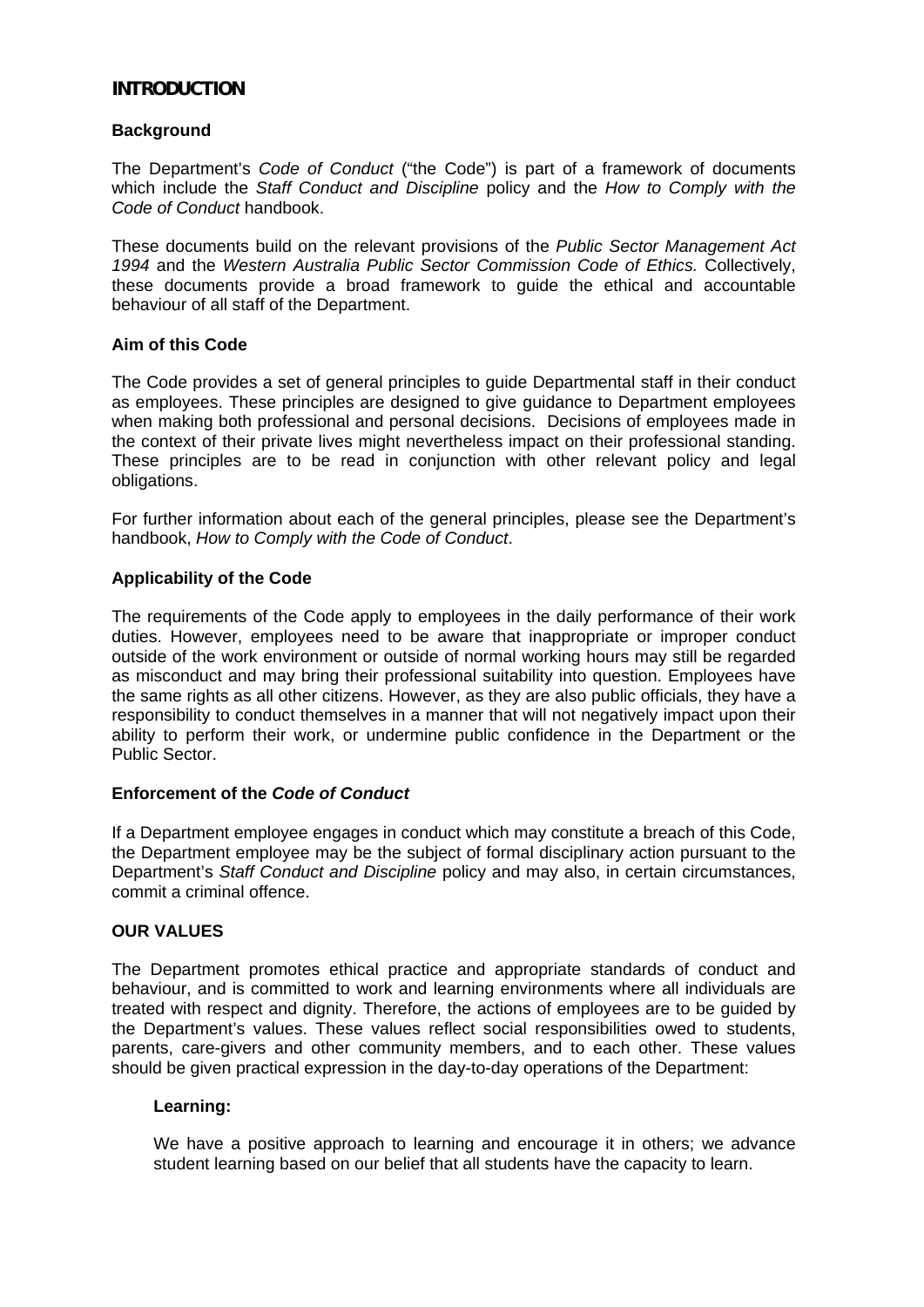## **Excellence:**

We have high expectations of our students and ourselves. We set standards of excellence and strive to achieve them. The standards and expectations challenge all of us to give of our best.

# **Equity:**

We recognise the differing circumstances and needs of our students and are dedicated to achieving the best possible outcomes for all. We strive to create workplaces and learning environments that are free of discrimination, abuse or exploitation.

#### **Care:**

We treat all individuals with care. Our relationships are based on trust, mutual respect and the acceptance of responsibility. We recognise the value of working in partnership with parents/carers and the wider community in providing a quality education for our students.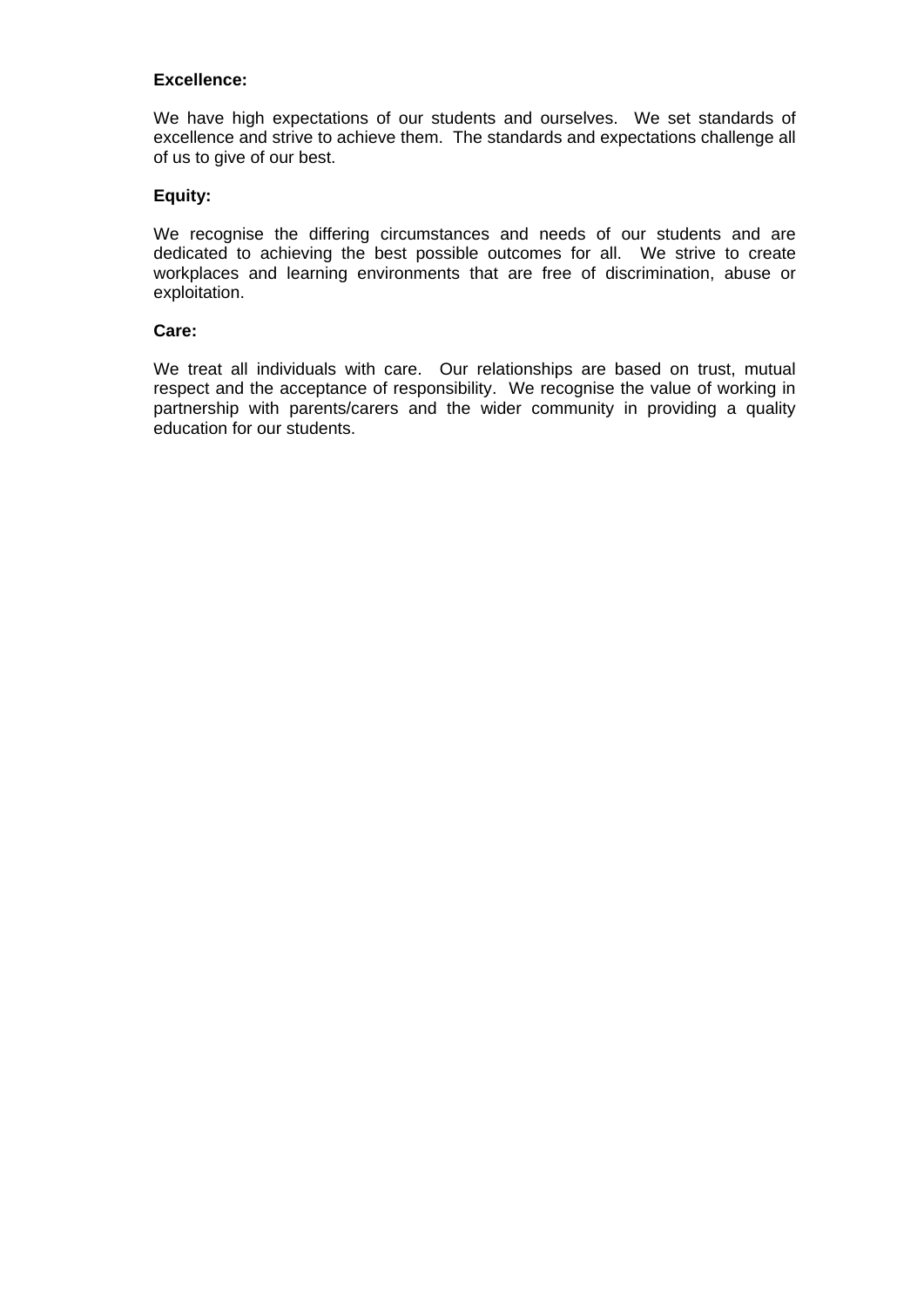# **PRINCIPLES**

The Department of Education expects employees to maintain high standards of behaviour in all activities and environments associated with their employment. To assist employees to meet this expectation, the Department has developed the following principles:

## **1. Personal Behaviour**

As employees of the Department we behave with integrity in all personal conduct and treat all others with due consideration.

Employees are expected at all times to behave ethically and act with integrity. In practice, this means employees:

- treat others with respect, dignity, courtesy, honesty and fairness and with proper regard for their rights, safety and welfare;
- make decisions fairly, impartially and promptly, having regard to all relevant information, legislation, policies and procedures;
- contribute to a workplace that is free of harassment, bullying or discrimination against colleagues, students or members of the public;
- encourage positive work habits, behaviour and personal and professional workplace relationships and boundaries;
- do not engage in behaviour that may bring your own reputation or that of the Department and the Public Sector into disrepute; and
- do not tolerate or participate in behaviour that is inconsistent with these principles.

## **2. Communication and Official Information**

As employees of the Department we only use official information for authorised purposes.

In practice this means employees:

- only disclose official information or documents as required by law or where proper authorisation is given; and
- do not misuse official information or documents for personal or commercial gain for themselves and/or others.

# **3. Fraudulent and Corrupt Behaviour**

As employees of the Department we act ethically and avoid engaging in any behaviour which may be considered fraudulent and/or corrupt.

This means employees:

- do not engage in conduct which is dishonest and that causes actual or potential benefit or detriment to any person or entity; and
- do not misuse their position to the advantage of themselves or others.

# **4. Use of Public Resources**

As employees of the Department we use the resources of the State in a responsible and accountable manner.

In practice this means employees:

- are diligent and efficient in the use of public resources;
- are accountable for the use of public resources; and